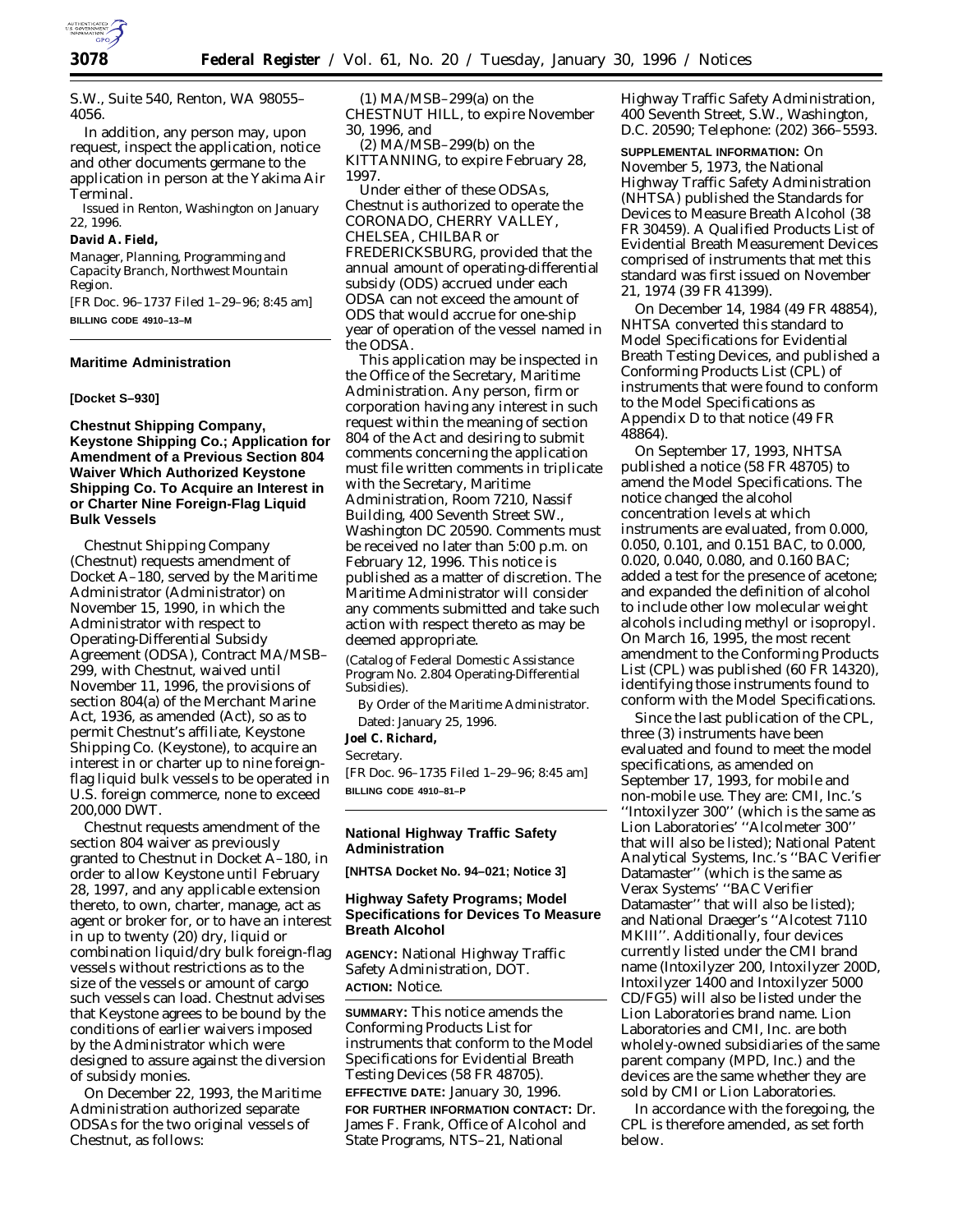# CONFORMING PRODUCTS LIST OF EVIDENTIAL BREATH MEASUREMENT DEVICES

| Manufacturer and model                                | Mobile | Nonmobile |
|-------------------------------------------------------|--------|-----------|
| Alcohol Countermeasures System, Inc., Port Huron, MI: |        |           |
| BAC Systems, Inc., Ontario, Canada:                   | Х      | X         |
|                                                       | Х      |           |
| CAMEC Ltd., North Shields, Tyne and Ware, England:    | X      | X         |
| CMI, Inc., Owensboro, KY:                             |        |           |
| Intoxilyzer Model:                                    |        |           |
|                                                       | х<br>х | х<br>х    |
|                                                       | X      | Χ         |
|                                                       | X<br>X | X<br>X    |
|                                                       | Χ      | X         |
|                                                       | X      | Χ         |
|                                                       | X<br>X | X<br>Χ    |
|                                                       | Χ      | Χ         |
|                                                       | Χ      | Χ         |
|                                                       | X<br>Χ | X<br>Χ    |
|                                                       | Χ      | Χ         |
|                                                       | Χ      | х         |
|                                                       | X      | X         |
|                                                       | Χ<br>Χ | х<br>Χ    |
|                                                       | X      | X         |
|                                                       | X      | X         |
|                                                       | X<br>X | X<br>X    |
| Decator Electronics, Decator, IL:                     |        |           |
|                                                       |        | X         |
| Gall's Inc., Lexington, KY:                           | Х      | X         |
| Intoximeters, Inc., St. Louis, MO:                    |        |           |
|                                                       |        | X         |
|                                                       | х<br>Х | X<br>х    |
|                                                       | X      | X         |
| Intoximeter Model:.                                   |        |           |
|                                                       | х<br>X | х<br>X    |
|                                                       | X      | X         |
|                                                       | X      | X         |
|                                                       | X<br>X | Χ<br>Χ    |
|                                                       | X      | Χ         |
|                                                       | X      | х         |
| Alcomonitor                                           | х      | ↗<br>х    |
|                                                       | X      | X         |
|                                                       | X      | х         |
|                                                       | X<br>X | х<br>X    |
|                                                       | Х      | х         |
|                                                       | X      | х         |
| Komyo Kitagawa, Kogyo, K.K.:                          | X      |           |
|                                                       | х      | х         |
|                                                       | X      | X         |
| Life-Loc, Inc., Wheat Ridge, CO:                      | х      |           |
|                                                       | X      | x         |
| Lion Laboratories, Ltd., Cardiff, Wales, UK:          |        |           |
| Alcolmeter Model:                                     |        |           |
|                                                       | х<br>Х | х<br>x    |
|                                                       | X      | X         |
|                                                       | X      |           |
|                                                       | X      |           |
| Intoxilyzer Model:                                    |        |           |
|                                                       | Х      | X         |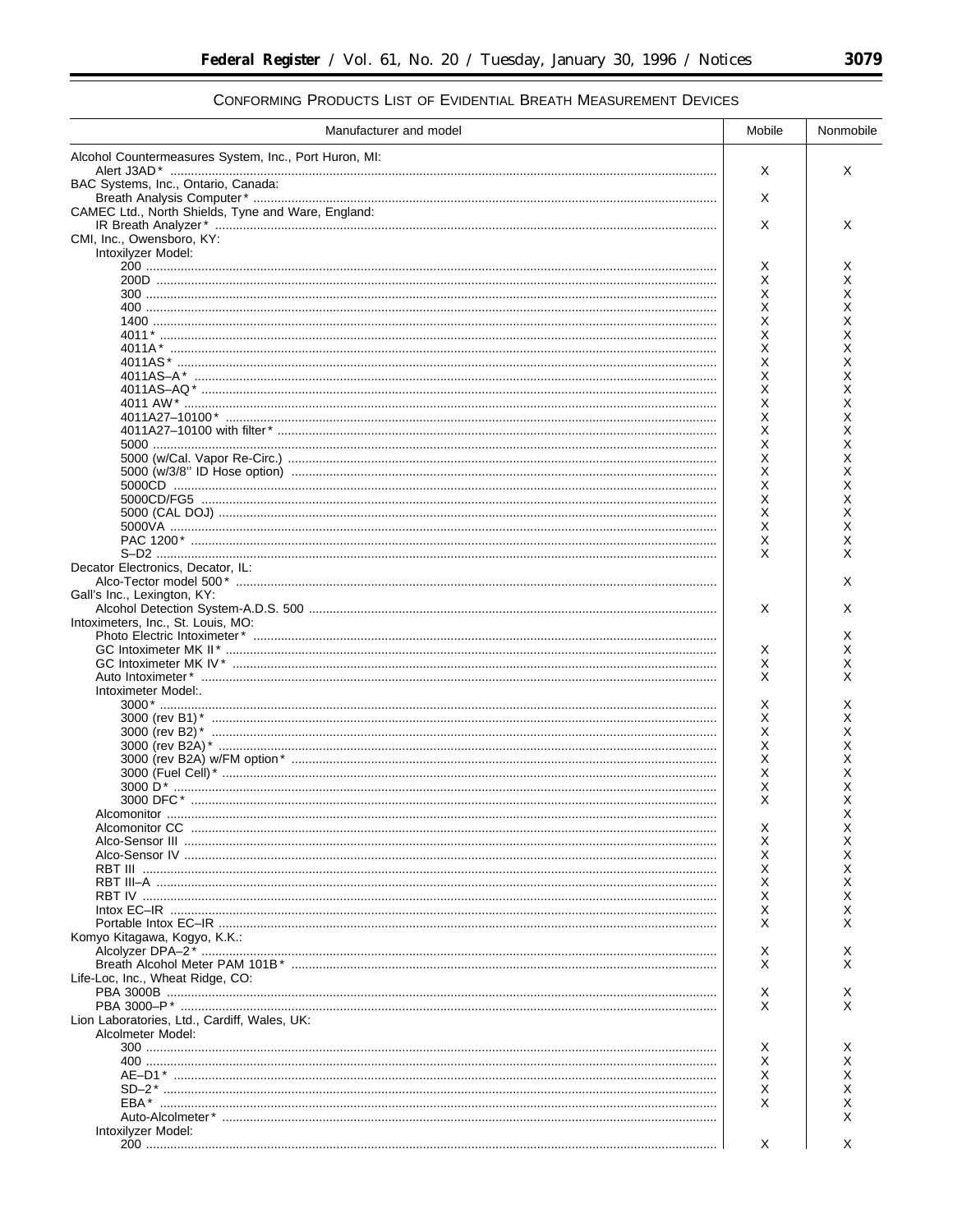۳

| Manufacturer and model                                                     | Mobile | Nonmobile |
|----------------------------------------------------------------------------|--------|-----------|
|                                                                            | X      | Х         |
|                                                                            | Χ      | X         |
|                                                                            | X      | X         |
| Luckey Laboratories, San Bernadino, CA:                                    |        |           |
| Alco-Analyzer Model:                                                       |        |           |
|                                                                            |        | Х         |
|                                                                            |        | X         |
|                                                                            |        |           |
| National Draeger, Inc., Durango, CO:                                       |        |           |
| Alcotest Model:                                                            |        |           |
|                                                                            | Х      | Х         |
|                                                                            | X      | х         |
|                                                                            | Χ      | X         |
|                                                                            | X      | x         |
| Breathalyzer Model:                                                        |        |           |
|                                                                            | х      | X         |
|                                                                            | X      | Χ         |
|                                                                            | X      | X         |
|                                                                            | Χ      | х         |
|                                                                            | X      | X         |
| National Patent Analytical Systems, Inc., Mansfield, OH:                   |        |           |
|                                                                            | X      | X         |
|                                                                            | X      | x         |
| Omicron Systems, Palo Alto, CA:                                            |        |           |
| Intoxilyzer Model:                                                         |        |           |
|                                                                            | х      | Х         |
|                                                                            | X      | X         |
| Plus 4 Engineering, Minturn, CO:                                           |        |           |
|                                                                            | X      | X         |
| Siemans-Allis, Cherry Hill, NJ:                                            |        |           |
|                                                                            | Х      | х         |
|                                                                            | X      | X         |
|                                                                            |        |           |
| Smith and Wesson Electronics, Springfield, MA:                             |        |           |
| Breathalyzer Model:                                                        |        |           |
|                                                                            | Х      | Х         |
|                                                                            | X      | X         |
|                                                                            | X      | X         |
|                                                                            | Χ      | Χ         |
|                                                                            | X      | X         |
| Sound-Off, Inc., Hudsonville, MI:                                          |        |           |
|                                                                            | X      | X         |
| Stephenson Corp.:                                                          |        |           |
|                                                                            | X      | X         |
| U.S. Alcohol Testing, Inc./Protection Devices, Inc., Rancho Cucamonga, CA: |        |           |
|                                                                            |        | X         |
|                                                                            |        | х         |
|                                                                            | X      | X         |
| Verax Systems, Inc., Fairport, NY:                                         |        |           |
|                                                                            | X      | X         |
|                                                                            | X      | X         |
|                                                                            | X      | X         |
|                                                                            |        |           |

### CONFORMING PRODUCTS LIST OF EVIDENTIAL BREATH MEASUREMENT DEVICES-Continued

\* Instruments marked with an asterisk (\*) meet the Model Specifications detailed in 49 FR 48854 (December 14, 1984) (i.e., instruments tested at 0.000, 0.050, 0.101, and 0.151 BAC.) Instruments not marked with an asterisk